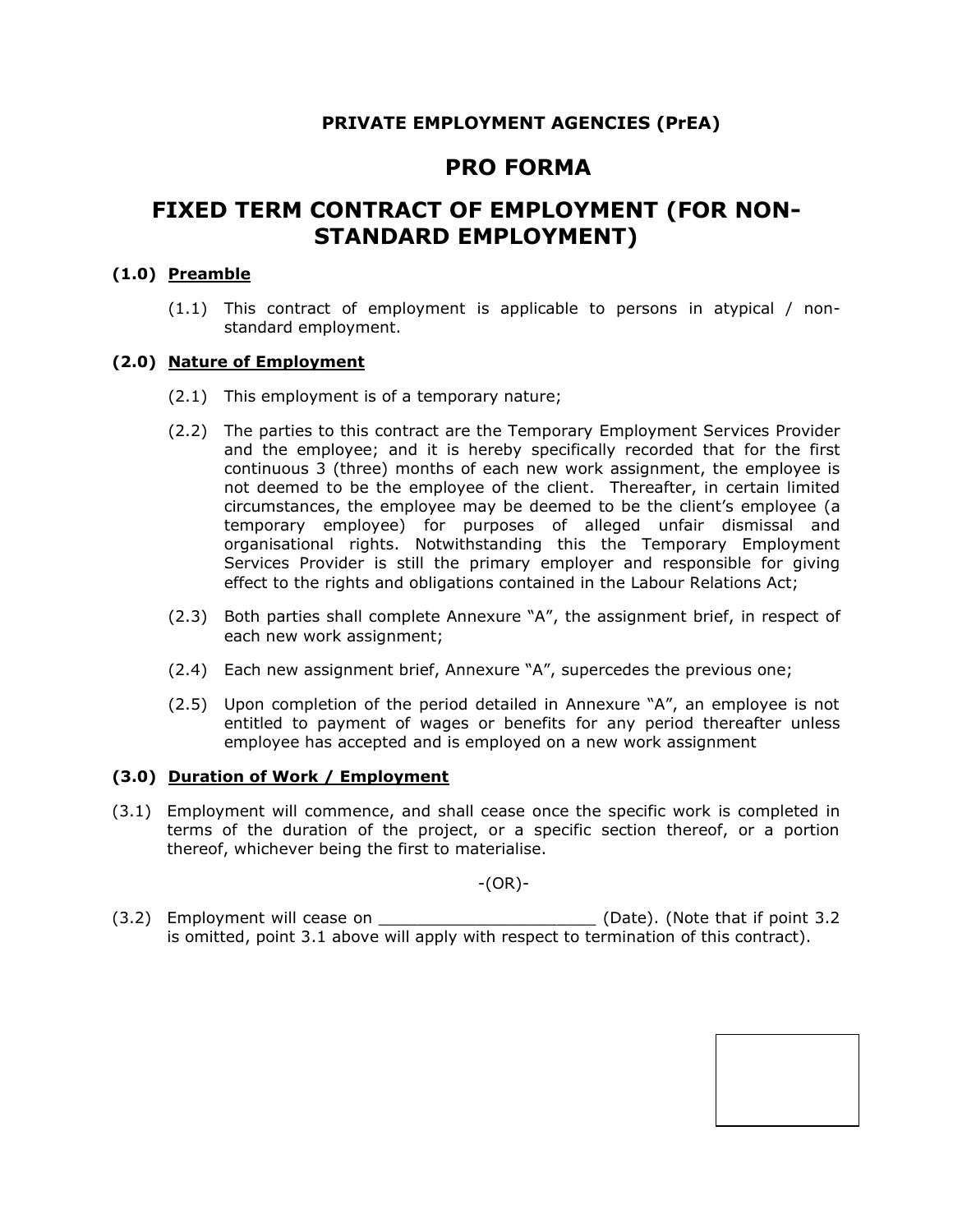- (3.3) On completion of the assignment as per Annexure "A", the Contract will automatically terminate. Such termination shall not be construed as dismissal, but shall be the completion of the contract.
- (3.4) Notwithstanding clause (3.3) above, employment may also terminate as a result of mutual agreement, any Collective Agreement, or any other legal grounds, whichever is applicable. Notwithstanding the provisions of the above, the employer shall have the right to terminate this contract prior to its expiry, for any reason recognised as sufficient in law, including a reason relating to the employee's conduct or capacity or to the client's operational requirements.
- (3.5) The notice period in regard to termination or layoff will be in accordance with the relevant Collective Agreement, Section 38 of the Basic Conditions of Employment Act, as amended, Bargaining Council Agreement, Sectoral Determination, or alternatively, the relevant Labour Legislation.
- (3.6) The employer cannot be expected to guarantee the future renewal or extension of this Contract; hence the employee specifically agrees that there is no legitimate expectation on the part of the employee regarding future renewal or extension of this Contract of Employment. This contract cannot be deemed to be permanent as there is a justifiable reason for the temporary nature thereof.
- (3.7) Although the employee may be under the direct supervision and/or control and/or instruction of the client in his/her daily activities, it is clearly understood and specifically agreed by the employee that he/she remains an employee of the employer.
- (3.8) The employee acknowledges that he/she may not be eligible for further work assignments after the normal retirement age of  $\cdot$ , or which age may be linked either to the client's or to the employer's normal retirement age.

# **(4.0) General Conditions of Employment**

- (4.1) The employee acknowledges that he/she may be subject to a probationary period, as specified in Annexure "A", which may vary in duration, according to the work assignment.
- (4.2) The employee confirms that he/she is suitably qualified and competent to perform the work for which he/she is employed, in terms of the work assignment. It is a further condition of employment that the employee will at all times comply with his/her obligations with regard to health, fitness, licensing, and statutory requirements, and agrees to provide the employer with proof of same from time to time. Any misrepresentation thereof will be considered to be a breach of this contract on the part of the employee and, therefore, may lead to termination of employment.
- (4.3) The employee undertakes to perform his/her duties to the best of his/her ability, and in terms of the standards set down by the employer and client. In amplification thereof, the employee agrees to do everything in his/her power to promote and develop the business of the employer and/or the client; and shall use reasonable care and skill in the performance of his/her duties.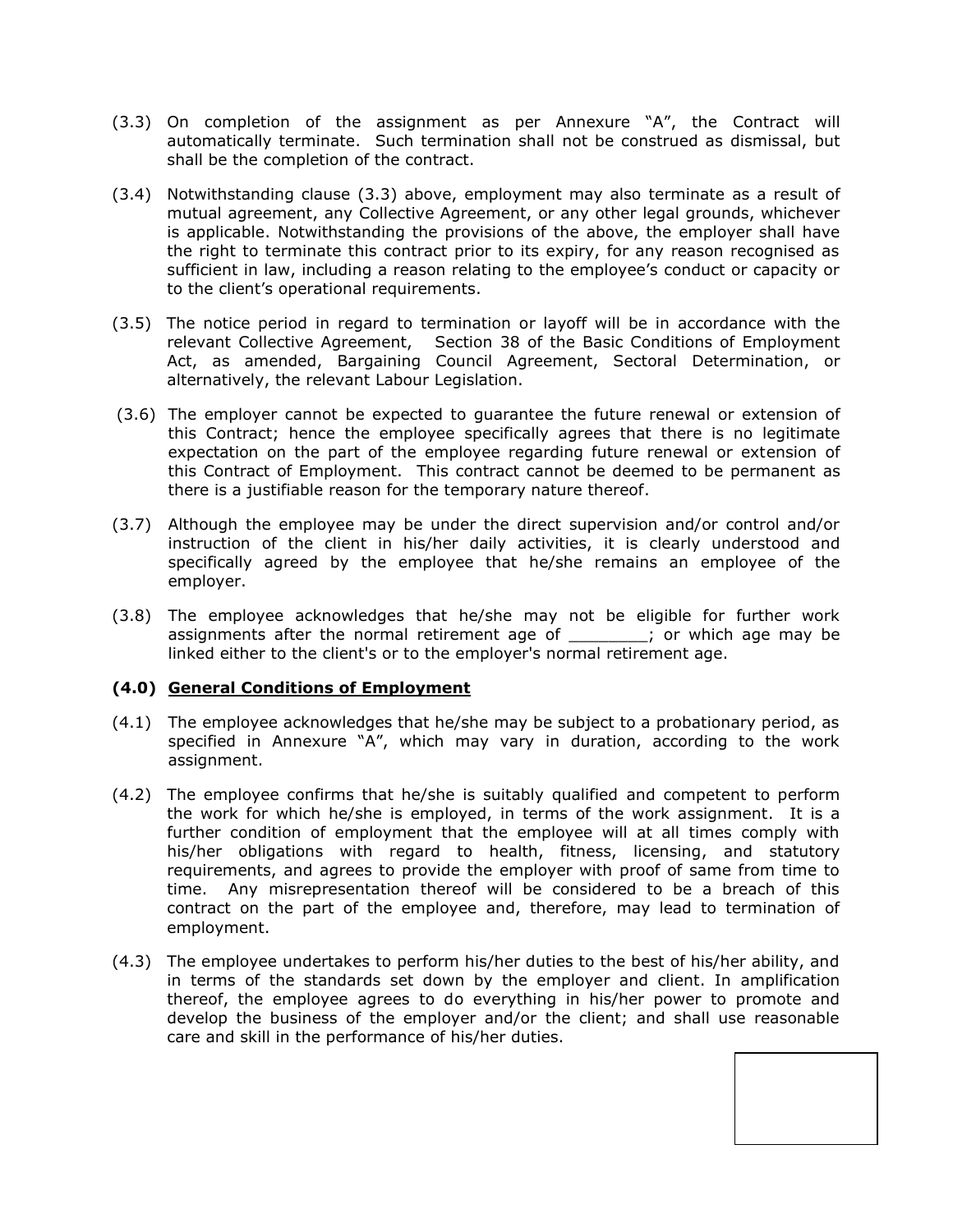- (4.4) The employee undertakes to promote and uphold a relationship of trust with the employer and/or the client.
- (4.5) The employee agrees to be bound by all the employer's and clients' terms and conditions, including all the employer's and/or clients' safety and security policies, regulations, and instructions, as well as the disciplinary and grievance procedures.
- (4.6) Operational requirements may from time to time dictate that the employee's working hours be decreased or amended. The employee agrees to any variation of working hours as may be necessary from time to time, and agrees to accept any adjustment to his/her remuneration as a result. The employer reserves the right to reduce the employee's working hours with a pro rata reduction in pay, on reasonable notice should this prove necessary due to its operational requirements, provided that the introduction of short-time or temporary lay-off shall be subject to the provisions of any applicable labour legislation and / or Collective Agreement.
- (4.7) If the employee is not able to attend work due to illness, he/she shall inform the employer of his/her absence before the start of the shift on the first working day of the illness. Failure to do so will be regarded as misconduct.
- (4.8) The employee agrees that he/she may be required to work overtime and/or shifts from time to time, on reasonable notice, and that the applicable remuneration as per the Basic Conditions of Employment Act or collective agreement will apply. The employee specifically agreed that overtime is an inherent requirement of the job and further agrees to work overtime within the requirements of the labour legislation and / or any binding Collective Agreement.
- (4.9) The employee undertakes to report to the employer's office following the termination of the assignment, from where the employee will await assignment to the next suitable assignment.
- (4.10) The employee specifically agrees that if he/she is offered an alternative position at similar remuneration at an alternative client, this shall not be regarded as a dismissal.
- (4.11) The employee bears the onus to provide the employer with details of any change of status, such as a change in their contact details, health, licences, and criminal status.
- (4.12) The employee agrees that the employer, or anyone acting on its behalf, shall be entitled to process your personal information (including special personal information), including but not limited to conducting criminal and/or civil record checks and/or other checks (such as reference, qualification, or credit checks) from time to time, at its discretion.
- (4.13) The employee agrees that the employer, or anyone acting on its behalf, shall be entitled to retain and use your personal information (including special personal information) as the Company may from time to time require for its legitimate business purposes.
- (4.14) The employee furthermore agrees that the employer, or anyone acting on its behalf, may transfer his/her personal information (including special personal information) to any associated Company or any other person, whether in South Africa or anywhere else in the world.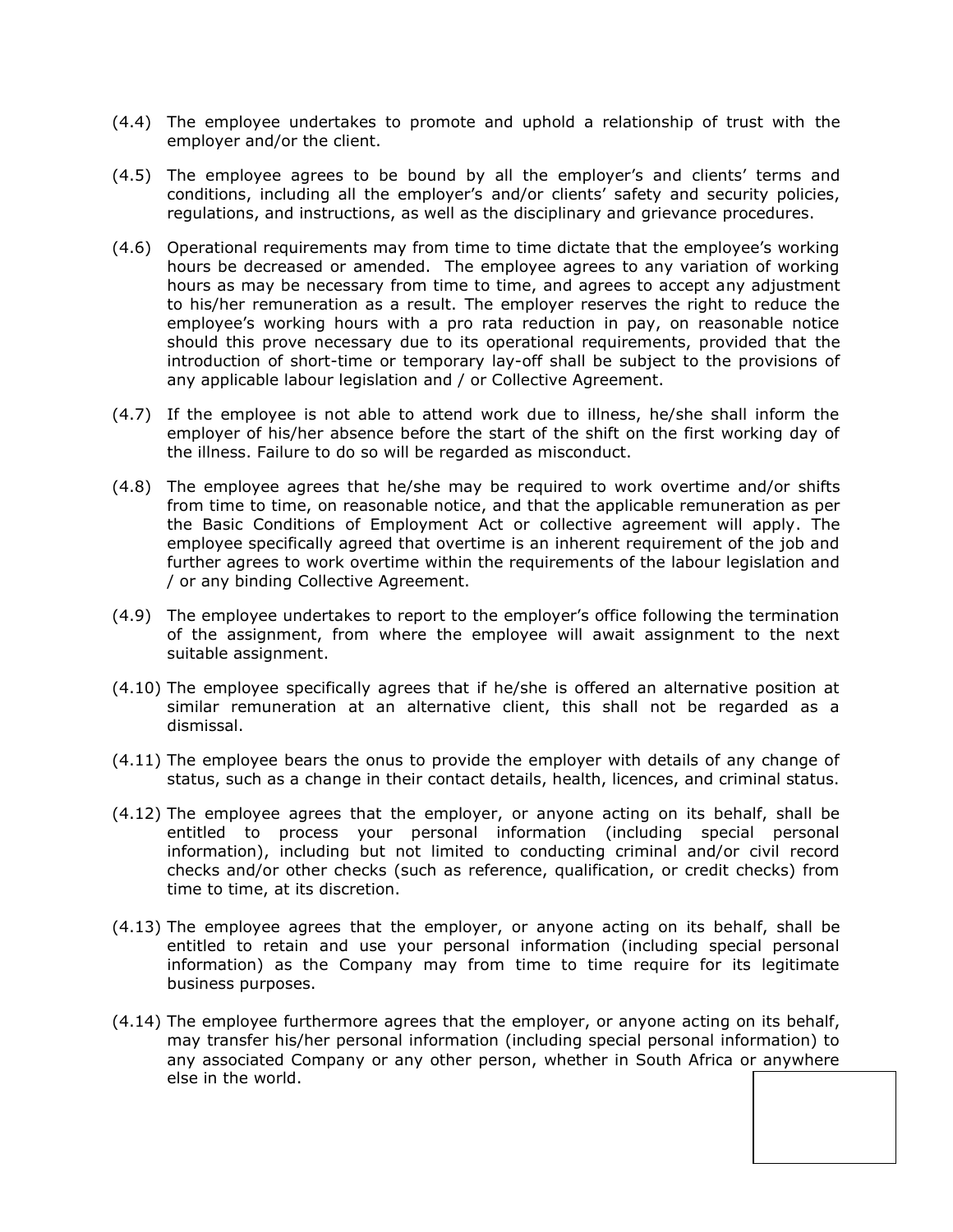### **(5) Remuneration**

- (5.1) The remuneration (inclusive of benefits) which is paid to the employee as stipulated in Annexure "A" is based on a consideration of the nature and extent of the employer's considered factors which may, without limitation, include any of the following factors: length of service, experience, merit, performance, the nature of employment, and any other justifiable factor(s). The mere fact that the employee may be conducting work of the same value as that of an employee of the employer and/or the client, does not imply that there is entitlement to equal remuneration. The fact that the employee is a temporary employee is in itself a fundamental consideration in respect of the remuneration characteristics.
- (5.2) Payment of remuneration to the employee shall be made on the allocated pay day, as stipulated in Annexure "A" by way of electronic transfer directly into the employee's nominated bank account. The remuneration and benefits will only be paid or accrued for actual hours worked. The employee understands this and agrees thereto.
- (5.3) The rule of "no work no pay" will be applied in all instances, including but not limited to, work stoppage, unauthorised absences, and lay-offs / short time, and periods between work assignments.
- (5.4) The employee specifically acknowledges that the employer is authorized to recover any monies paid in error to the employee.
- (5.5) Deductions to an employee's wages shall be subject to the relevant Labour Legislation, and shall include, but are not limited to:
	- (5.5.1) A debt or salary advance specified in an agreement signed by the employee;
	- (5.5.2) Monies recovered for loss or damage to property; provided it is proven that the employee was negligent, that the deductions shall not exceed the actual amount of the loss or damage; and that any one deduction shall not exceed one quarter of the employee's remuneration.
- (5.6) The existing employer's policy, rules and regulations, shall not be less favourable than the provisions of this agreement, and not less favourable than the general conditions of employment as contained in any Agreement, if applicable.

#### **(6.0) Leave**

Public holidays, annual leave, sick leave, maternity leave, and family responsibility leave shall be determined in accordance with the relevant agreement or Collective Agreement or Labour Legislation.

(6.1) The employee agrees that annual leave may be taken by agreement with the employer, and will be paid in accordance with accumulated worked hours or shifts.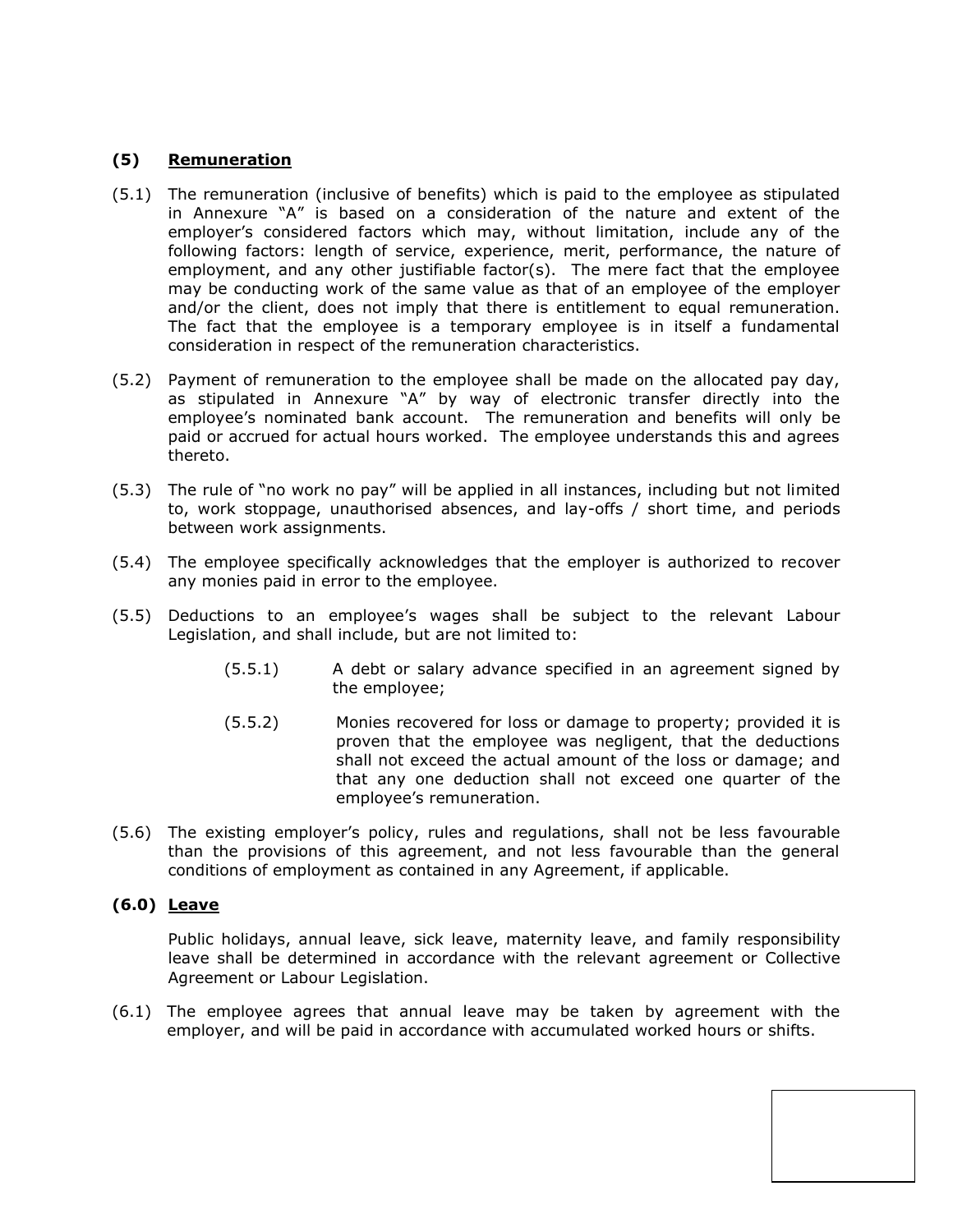### **(7.0) Time and attendance**

The employee agrees to register his/her attendance at the commencement and conclusion of the work or shift, in compliance with the practice at the client's site.

### **(8.0) Hours of work**

Ordinary hours of work and overtime shall be determined by the employer's, or the client's occupational requirements, in accordance with the relevant Labour Legislation.

# **(9.0) Confidentiality**

- (9.1) By virtue of the employee's employment with the employer, and his/her placement with the client, he/she may become possessed of and have access to the employer's and the client's confidential information and trade secrets. The employee agrees that he/she shall hold confidential any and all information concerning the employer's and/or the client's business, and any other information which he/she is exposed to during the course of his/her employment. The employee shall not divulge any of the aforementioned information to any person, whether during the operation of his/her contract of employment, or thereafter, unless required by law to do so.
- (9.2) Any and all documentation produced by the employee during the course of his/her employment shall remain the property of the employer, or the client; and shall not be used or divulged by the employee for any purpose other than in the performance of his/her contractual duties, or unless required by law to do so.
- (9.3) Any breach of confidentiality on the employee's part constitutes serious misconduct and may result in disciplinary action being taken against him/her.

#### **(10.0)Uniforms and Protective Clothing**

- (10.1) Notwithstanding that any uniform, protective garment, and/or protective equipment may be issued to the employee by the employer or the client, it remains the property of the employer or client, whichever is applicable; and the employee will be responsible for the maintenance of such attire and/or equipment, and will be personally liable for the cost of repair or replacement for loss or damage to same; other than normal wear and tear.
- (10.2) The employee will be required to return the items referred to in clause (10.1) above, immediately upon termination of his/her employment with the employer.
- (10.3) In cases where the employee has fully paid up the value of the uniform; then such uniforms shall remain the property of the employee.

# **(11.0)Security**

(11.1) The employee agrees to subject himself / herself to any relevant verification checks, including, but not limited to, criminal and ITC checks.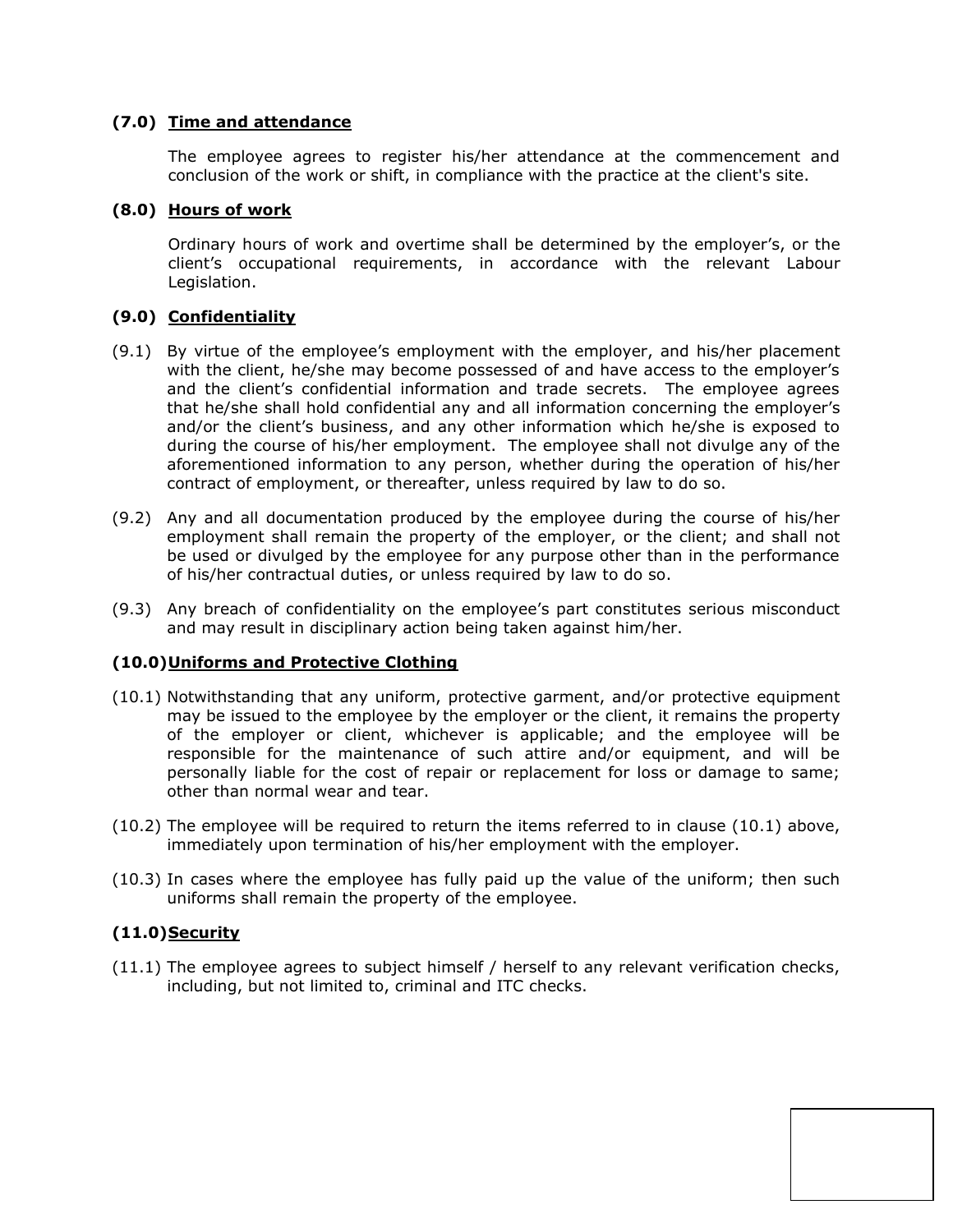- (11.2) The employee agrees to the search of his/her person, goods, or motor vehicles. The employee consents to submit to the search in terms of the employer's and/or the client's security regulations; and includes, but is not limited to, breathalyzer, urinary tests, drug tests, and polygraph tests.
- (11.3) The employee understands and accepts that any items or equipment provided to him/her to fulfil his/her work duties, shall remain the property of the employer and/or the client.
- (11.4) The employee agrees that the ownership of any electronic communication devices such as computers, notepads, smart phones, vests in the employer and/or the client, and agrees that the employer and/or client may from time to time monitor usage in terms of the RICA Communications Act.

### **(12.0) Unprotected industrial action**

(12.1) The employee agrees not to incite or participate in any form of unprotected industrial action, including, but not limited to, strikes, work stoppages, pickets, protests, marches, go slows, etc; where such action is not in accordance with the relevant provisions in the Labour Relations Act, as amended. The employee acknowledges that any such unprotected industrial action will constitute a serious breach of contract.

### **(13.0) Acknowledgment**

The employee acknowledges by his/her signature hereto, that he/she understands and accepts the contents of this contract.

| ON THIS _________________________________DAY OF _________________________________ |
|-----------------------------------------------------------------------------------|
|                                                                                   |
|                                                                                   |
|                                                                                   |
| (WITNESS FOR EMPLOYER)                                                            |
|                                                                                   |
|                                                                                   |
|                                                                                   |
|                                                                                   |
|                                                                                   |
|                                                                                   |
|                                                                                   |
| ON THIS __________________________________DAY OF _______________________________  |
|                                                                                   |
|                                                                                   |
|                                                                                   |
| (WITNESS FOR EMPLOYEE)                                                            |
|                                                                                   |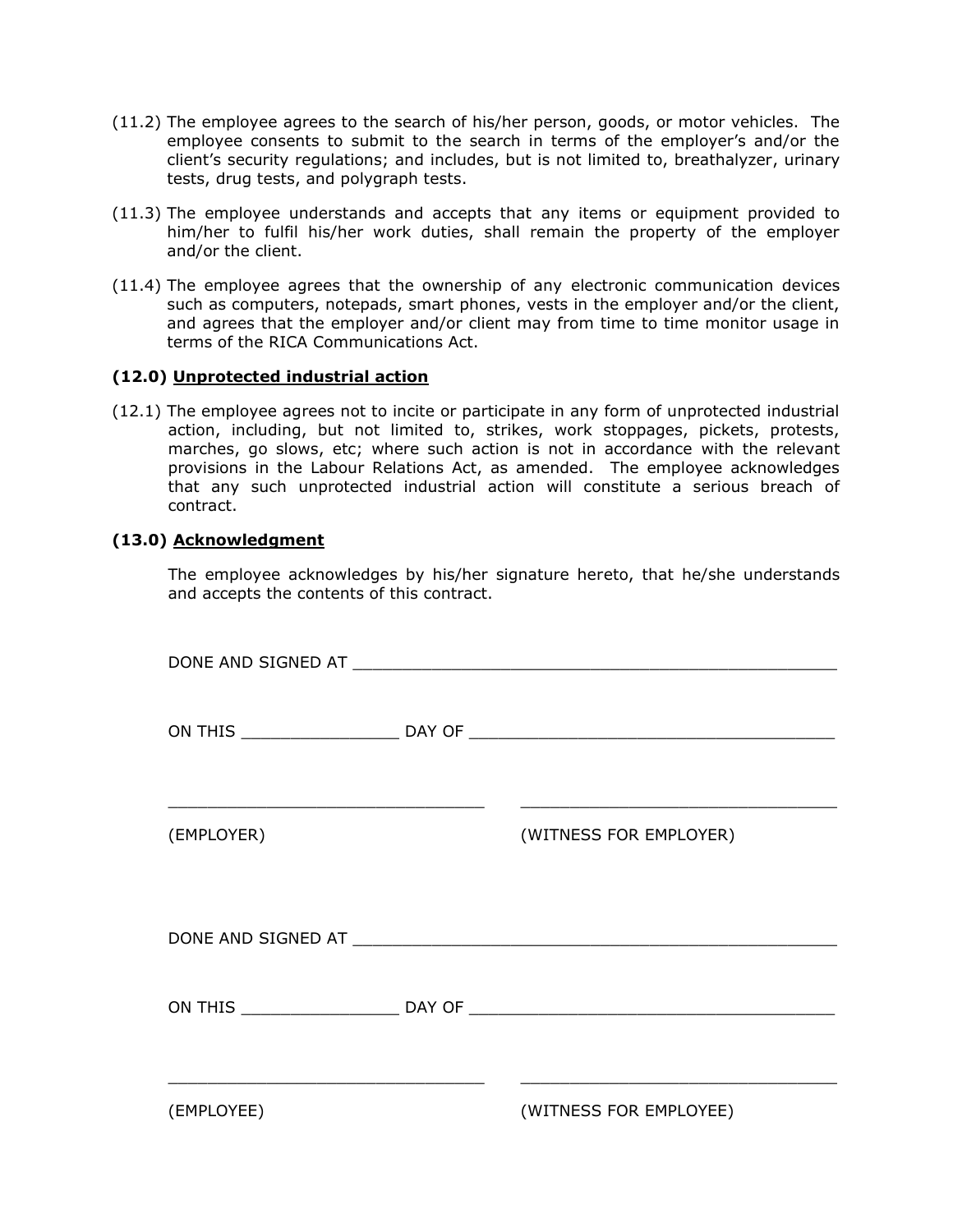#### **ANNEXURE "A" – WORK ASSIGNMENT AGREEMENT**

Employee's personal details:

Surname

First Name/s

Identity Number

Contact Numbers

Postal Address

Physical Address

Employer's contact person and contact details

1. The employer hereby offers, and the employee hereby accepts the employment relationship under one or more of the conditions listed below. These are just some examples of justification for the fixed term contract of employment and by no way intended to limit any other types of justification:

| (1.1.1)  | flexibility<br>based<br>the<br>operational<br><b>Business</b><br>on<br>requirements of the business |
|----------|-----------------------------------------------------------------------------------------------------|
| (1.1.2)  | Replacement of another absent employee                                                              |
| (1.1.3)  | A temporary increase in the volume of work                                                          |
| (1.1.4)  | Work conducted by a student in order to acquire work<br>experience                                  |
| (1.1.5)  | A training and development contract                                                                 |
| (1.1.6)  | A non-citizen in possession of a work permit for a<br>defined period                                |
| (1.1.7)  | A project of limited duration                                                                       |
| (1.1.8)  | Seasonal work                                                                                       |
| (1.1.9)  | Work under an official public works programme or<br>similar job creation scheme                     |
| (1.1.10) | Work that is funded by an external source for a limited<br>period                                   |
| (1.1.11) | Work where the client has outsourced a grade                                                        |
| (1.1.12) | <b>Outsourced category</b>                                                                          |
|          |                                                                                                     |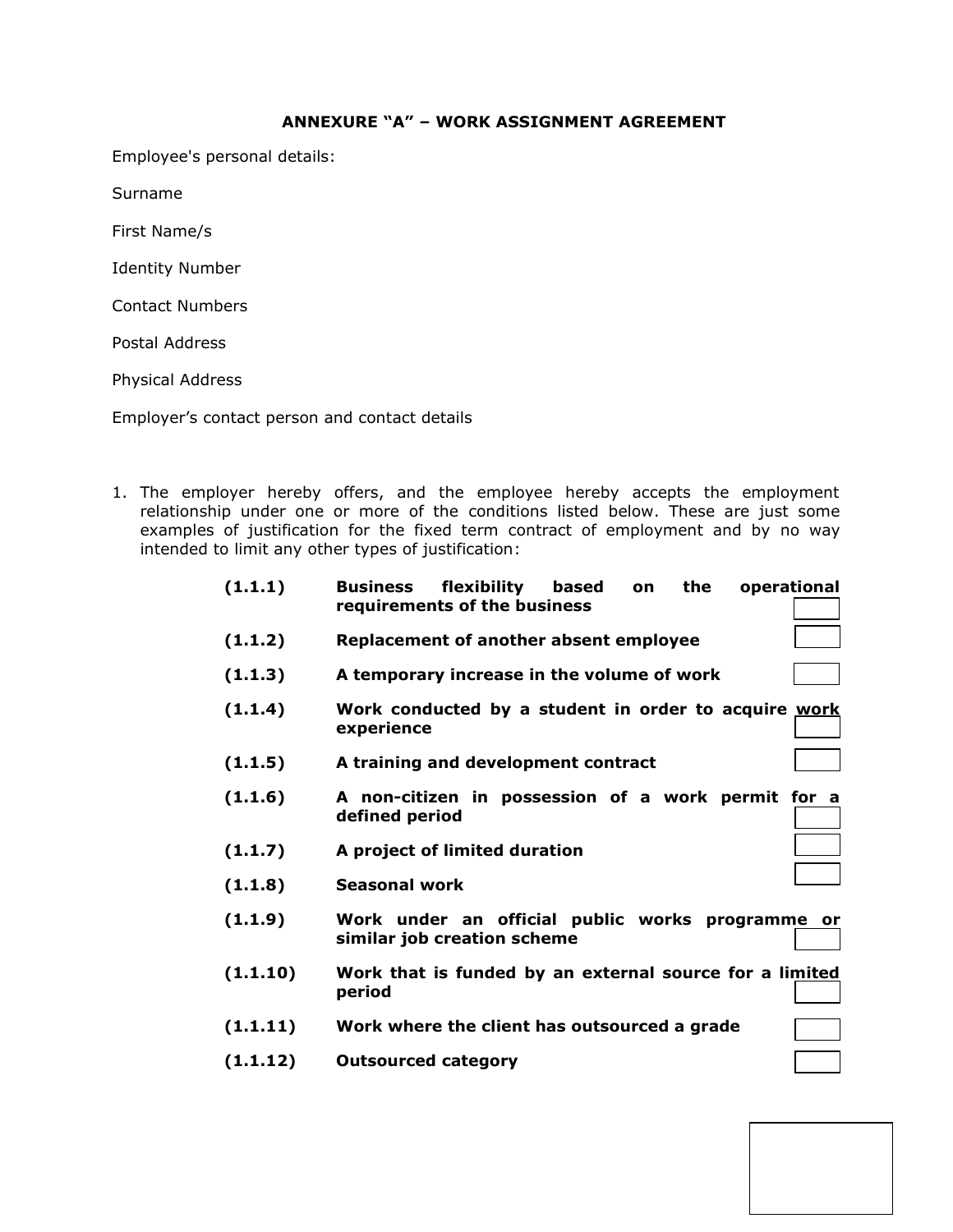- 2. The employer will assign the employee to \_\_\_\_\_\_\_\_\_\_\_\_\_\_\_\_\_\_\_\_\_\_\_\_\_\_\_\_\_\_ (the client) to perform duties at \_\_\_\_\_\_\_\_\_\_\_\_\_\_\_\_\_\_\_\_\_\_\_\_\_\_\_\_\_\_\_\_\_\_\_\_\_\_\_, the premises of the client.
- 3. The employee is employed as \_\_\_\_\_\_\_\_\_\_\_\_\_\_\_\_\_\_\_\_\_\_\_\_\_\_\_\_\_\_\_\_\_\_\_\_\_\_\_\_\_\_\_ and shall perform his/her duties under the supervision of the client.

\_\_\_\_\_\_\_\_\_\_\_\_\_\_\_\_\_\_\_\_\_\_\_\_.

- 4. The employee shall commence the work assignment on
- 5. A probationary period of \_\_\_\_\_\_\_\_\_\_\_\_\_\_\_\_\_ days / weeks / months shall be applicable to this work assignment. In the event of the employer and / or the client reasonably finding within the probationary period that the employee's skills are not satisfactory and do not meet the specific work requirements and/or standards of the client, then the employee's work assignment shall be dealt with in terms of the probationary requirement.
- 6. The employee's hours of work shall be \_\_\_\_\_\_\_\_\_\_\_\_\_\_\_\_\_\_\_\_\_\_\_\_\_\_\_\_\_\_\_\_. The hours of work may be varied from time to time at the sole discretion of the employer and / or the client.
- 7. The employee shall be entitled to a meal interval of at least minutes that shall be unpaid.
- 8. The remuneration (inclusive of benefits) which is paid to the employee is based on a consideration of the nature and extent of the employer's considered factors which may, without limitation, include any of the following factors: length of service, experience, merit, performance, the nature of employment, and any other justifiable factor(s). The mere fact that the employee may be conducting work of the same value as that of an employee of the employer and/or the client, does not imply that there is entitlement to equal remuneration. The fact that the employee is a temporary employee is in itself a fundamental consideration in respect of the remuneration characteristics.
- 9. The employee shall be paid R\_\_\_\_\_\_\_\_\_\_\_\_\_\_\_\_\_\_\_ per hour / per week / per fortnight / per month (delete whichever is not applicable). Overtime shall be paid in accordance with the applicable legislation / agreements. Payment of remuneration shall be made by the employer.
- 10. Benefits will include annual leave, sick leave and family responsibility leave as determined in accordance with the relevant legislation / agreements.
- 11. The employee acknowledges and understands that he/she will only be employed by the employer for the duration of him/her being assigned to perform work at the client.
- 12. Pay day shall be \_\_\_\_\_\_\_\_\_\_\_\_\_\_\_\_\_\_\_\_\_\_\_\_\_\_\_\_\_\_\_\_\_\_\_\_\_\_\_\_\_\_\_\_\_\_\_\_\_\_\_\_\_\_